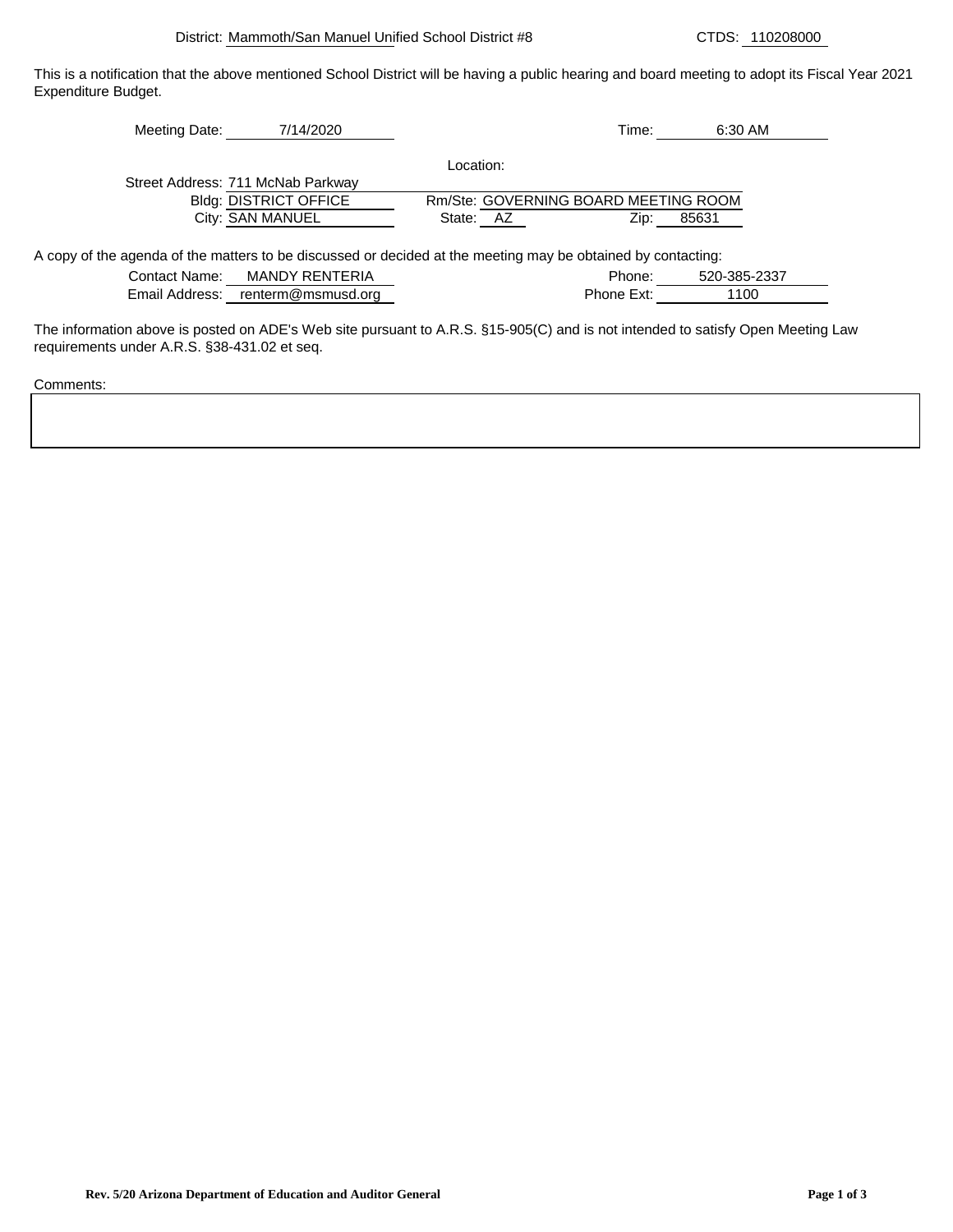**CTDS NUMBER VERSION** 110208000 Proposed

**I certify that the Budget of Mammoth-San Manuel District, Pianl County for fiscal year 2021 was officially proposed by the Governing Board on June 16 , 2020, and that the complete Proposed Expenditure Budget may be reviewed by contacting Mammoth-San Manuel Pianl**

**Julie Dale-Scott at the District Office, telephone**

**during normal business hours. 520-385-2337**

|                                                                                                                |                 |                 |                     | <b>President of the Governing Board</b>                                                       |        |
|----------------------------------------------------------------------------------------------------------------|-----------------|-----------------|---------------------|-----------------------------------------------------------------------------------------------|--------|
| 1. Average Daily Membership:                                                                                   |                 | Prior Yr.       | Budget Yr.          | 4. Average Teacher Salaries (A.R.S. §15-903.E)                                                |        |
|                                                                                                                | <b>2019 ADM</b> | <b>2020 ADM</b> | <b>2021 ADM</b>     | 1. Average salary of all teachers employed in FY 2021 (budget year)                           | 44,052 |
| Attending                                                                                                      |                 |                 |                     | 2. Average salary of all teachers employed in FY 2020 (prior year)                            | 41,954 |
|                                                                                                                | 555.861         | 523.656         |                     | 523.278 3. Increase in average teacher salary from the prior year                             | 2,098  |
| 2. Tax Rates:                                                                                                  |                 | <b>Prior FY</b> |                     | <b>Est. Budget FY</b> 4. Percentage increase                                                  |        |
| <b>Primary Rate</b> (equalization formula funding and budget)<br>add-ons not required to be in secondary rate) |                 | 6.0739          | 6.0739              | Comments on average salary calculation (Optional): Each teacher is estimated to receive addit |        |
| <b>Secondary Rate</b> (voter-approved overrides, bonds, and                                                    |                 |                 |                     |                                                                                               |        |
| Career Technical Education Districts, and desegregation, if                                                    |                 |                 |                     |                                                                                               |        |
| applicable)                                                                                                    |                 | 0.0500          | 0.0500              |                                                                                               |        |
| 3. Budgeted expenditures and budget limits                                                                     |                 | <b>Budgeted</b> |                     |                                                                                               |        |
|                                                                                                                |                 | Expenditures    | <b>Budget Limit</b> |                                                                                               |        |
| Maintenance & Operation Fund                                                                                   |                 | 4,743,690       | 4,743,690           |                                                                                               |        |
| <b>Classroom Site Fund</b>                                                                                     |                 | 384,637         | 384,637             | 5. Average salary of all teachers employed in FY 2018                                         | 35,502 |
| Unrestricted Capital Outlay Fund                                                                               |                 | 440,631         |                     | 440,631 6. Total percentage increase in average teacher salary since FY 2018                  | 249    |

| <b>MAINTENANCE AND OPERATION EXPENDITURES</b> |                              |                  |                  |                  |              |                  |                 |
|-----------------------------------------------|------------------------------|------------------|------------------|------------------|--------------|------------------|-----------------|
|                                               |                              |                  |                  |                  |              |                  | % Inc./(Decr.)  |
|                                               | <b>Salaries and Benefits</b> |                  | Other            |                  | <b>TOTAL</b> |                  | from            |
|                                               | Prior FY                     | <b>Budget FY</b> | <b>Prior FY</b>  | <b>Budget FY</b> | Prior FY     | <b>Budget FY</b> | <b>Prior FY</b> |
| <b>100 Regular Education</b>                  |                              |                  |                  |                  |              |                  |                 |
| 1000 Instruction                              | 1,753,114                    | 1,662,809        | 99,447           | 99,447           | 1,852,561    | 1,762,256        | $-4.9%$         |
| <b>2000 Support Services</b>                  |                              |                  |                  |                  |              |                  |                 |
| 2100 Students                                 | 170,630                      | 160,630          | 2,095            | 2,095            | 172,725      | 162,725          | $-5.8%$         |
| <b>2200 Instructional Staff</b>               | 66,238                       | 66,238           | 9,103            | 9,103            | 75,341       | 75,341           | 0.0%            |
| 2300, 2400, 2500 Administration               | 571,079                      | 571,079          | 177,414          | 177,414          | 748,493      | 748,493          | 0.0%            |
| 2600 Oper./Maint. of Plant                    | 440,589                      | 440,589          | 627,130          | 627,130          | 1,067,719    | 1,067,719        | 0.0%            |
| 2900 Other                                    | $\overline{0}$               | $\theta$         | $\theta$         | $\theta$         | $\Omega$     | $\Omega$         | 0.0%            |
| 3000 Oper. of Noninstructional Services       | $\Omega$                     | $\Omega$         | 22,239           | 22,239           | 22,239       | 22,239           | 0.0%            |
| 610 School-Sponsored Cocurric. Activities     | 29,500                       | 29,500           | $\theta$         | $\Omega$         | 29,500       | 29,500           | 0.0%            |
| 620 School-Sponsored Athletics                | 93,211                       | 93,211           | 11,000           | 11,000           | 104,211      | 104,211          | 0.0%            |
| 630, 700, 800, 900 Other Programs             | $\Omega$                     | $\Omega$         | $\Omega$         | $\Omega$         | $\Omega$     | 0                | 0.0%            |
| <b>Regular Education Subsection Subtotal</b>  | 3,124,361                    | 3,024,056        | 948,428          | 948,428          | 4,072,789    | 3,972,484        | $-2.5%$         |
| 200 and 300 Special Education                 |                              |                  |                  |                  |              |                  |                 |
| 1000 Instruction                              | 277,815                      | 277,815          | 5,707            | 5,707            | 283,522      | 283,522          | 0.0%            |
| <b>2000 Support Services</b>                  |                              |                  |                  |                  |              |                  |                 |
| 2100 Students                                 | 106,677                      | 106,677          | 42,595           | 42,595           | 149,272      | 149,272          | 0.0%            |
| <b>2200 Instructional Staff</b>               | $\Omega$                     | $\Omega$         | 300              | 300              | 300          | 300              | 0.0%            |
| 2300, 2400, 2500 Administration               | 10,958                       | 10,958           | $\boldsymbol{0}$ | $\theta$         | 10,958       | 10,958           | 0.0%            |
| 2600 Oper./Maint. of Plant                    | $\overline{0}$               | $\theta$         | $\mathbf{0}$     | $\Omega$         | $\mathbf{0}$ | $\Omega$         | 0.0%            |
| 2900 Other                                    | $\overline{0}$               | $\mathbf{0}$     | $\mathbf{0}$     | $\overline{0}$   | $\mathbf{0}$ | $\Omega$         | 0.0%            |
| 3000 Oper. of Noninstructional Services       | $\Omega$                     | $\Omega$         | $\overline{0}$   | $\Omega$         | $\Omega$     | $\Omega$         | 0.0%            |
| <b>Special Education Subsection Subtotal</b>  | 395,450                      | 395,450          | 48,602           | 48,602           | 444,052      | 444,052          | 0.0%            |
| 400 Pupil Transportation                      | 191,398                      | 191,398          | 112,112          | 112,112          | 303,510      | 303,510          | 0.0%            |
| 510 Desegregation                             | $\mathbf{0}$                 | $\theta$         | $\overline{0}$   | $\theta$         | $\Omega$     | $\Omega$         | 0.0%            |
| <b>530 Dropout Prevention Programs</b>        | $\theta$                     | $\theta$         | $\theta$         | $\theta$         | $\Omega$     | $\overline{0}$   | 0.0%            |
| 540 Joint Career and Technical Education      |                              |                  |                  |                  |              |                  |                 |
| and Vocational Education Center               | $\theta$                     | $\Omega$         | $\overline{0}$   | $\bigcap$        | $\Omega$     | 0                | 0.0%            |
| 550 K-3 Reading Program                       | 21,089                       | 21.089           | 2,555            | 2,555            | 23,644       | 23,644           | 0.0%            |
| <b>TOTAL EXPENDITURES</b>                     | 3,732,298                    | 3,631,993        | 1,111,697        | 1,111,697        | 4,843,995    | 4,743,690        | $-2.1%$         |